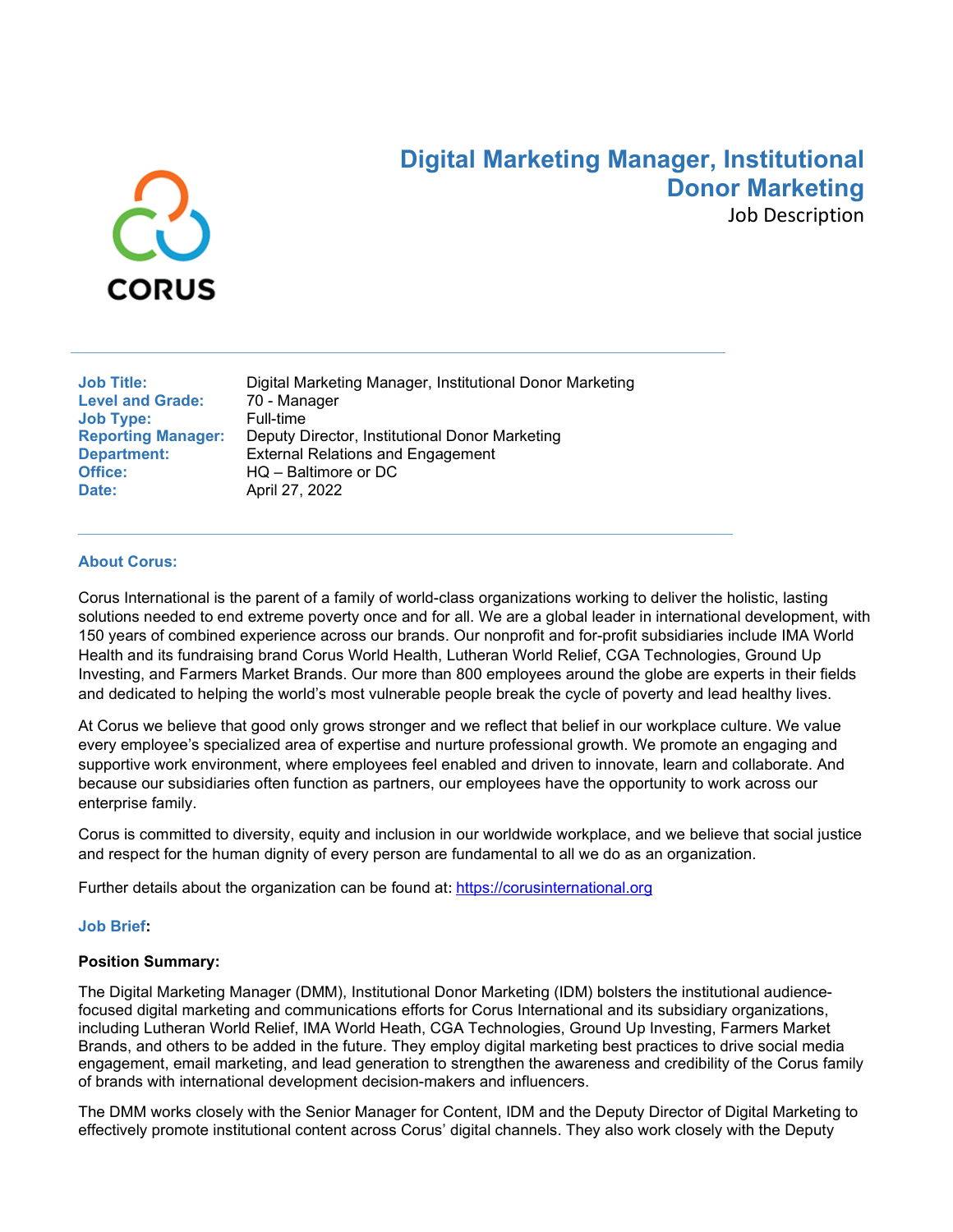Director, IDM to set up, analyze and report on the IDM team's digital analytics to promote adaptation, growth and internal knowledge sharing across the Corus family.

**Key Result Areas:** KRAs indicate the core responsibilities, deliverables, and quality standards required for the individual to be successful in his or her role.

The success of this role is measured by the following KRAs:

- 1. Increased numbers of impressions, followers/ subscribers and engagements across all Corus family social media accounts.
- 2. Increased numbers of subscribers, and open and click through rates for Corus' institutional email list.
- 3. Increased number and frequency of multimedia, especially videos, across social media accounts.
- 4. Fully designed and operational IDM KPI dashboards that can be consistently used to measure and showcase team success.

## **Roles and Responsibilities:**

- 1. Drives the implementation of institutional audience-focused social media strategies. Plans, creates and schedules high frequency social media content for both general brand building and specific campaign purposes. Monitors comments, responds to questions and manages inboxes of social accounts. Coordinates closely with the cross-functional digital communications team.
- 2. Drives the implementation of institutional audience-focused email marketing strategies. Plans, builds and sends campaign optimized emails. Develops, applies and maintains proper tags to effectively segment Corus' institutional email list. Analyzes and reports out on email analytics per each campaign.
- 3. Produces social media multimedia, including videos, with quick turnarounds to effectively boost impressions and engagement of institutional audience. Coordinates closely with the cross-functional design team.
- 4. Builds institutional email lists and social media followers by managing multi-channel lead generation campaigns through digital platforms and conferences/events.
- 5. Maintains and analyzes data analytics to enhance the effective marketing of IDM content and provide recommendations to the IDM team, including managing data tracking software (i.e., Power BI, BrightEdge, Google Analytics, etc.)

### **Supervisory:**

- 1. Deputy Director, Institutional Donor Marketing
- 2. This role has no direct reports.

# **Education & Experience:**

Requirements which may include minimum and preferred educational and job-related experience, computer proficiencies, required certifications, language requirements (speaking, reading, and writing) etc.

- 1. Minimum bachelor's degree
- 2. At least, five years of digital marketing/communications experience in the international development context

# **Qualifications:**

Requirements which may include specialized knowledge or skills necessary to perform a specific role.

- 1. Demonstrated ability to grow social media and email subscribers and engagement
- 2. Strong knowledge of current best practices in digital marketing, including SEO/SEM, email campaign optimization, UTM codes, and A/B testing
- 3. Experience in using the full functionality of social media channels, especially LinkedIn and Twitter, and management platforms like Sprout
- 4. Experience using Drupal and email marketing systems, like ActiveCampaign
- 5. Understanding of analytics tools, including experience with Google Analytics, Facebook Insights, Power BI and/or BrightEdge
- 6. Familiarity with LinkedIn Campaign Manager, Google Adwords, and Google Ad Grant
- 7. Experience with the Microsoft 365 suite
- 8. Ability to create videos and graphics for social media in the Adobe Creative Suite
- 9. Strong copywriting, copy-editing and attention to detail skills
- 10. Strong familiarity with the field of international development and humanitarian assistance and its institutional-donor marketplace, including USAID, FCDO (formerly DFID), multilateral donors (World Bank, Global Fund, European Union), and other USG agencies, and foundations